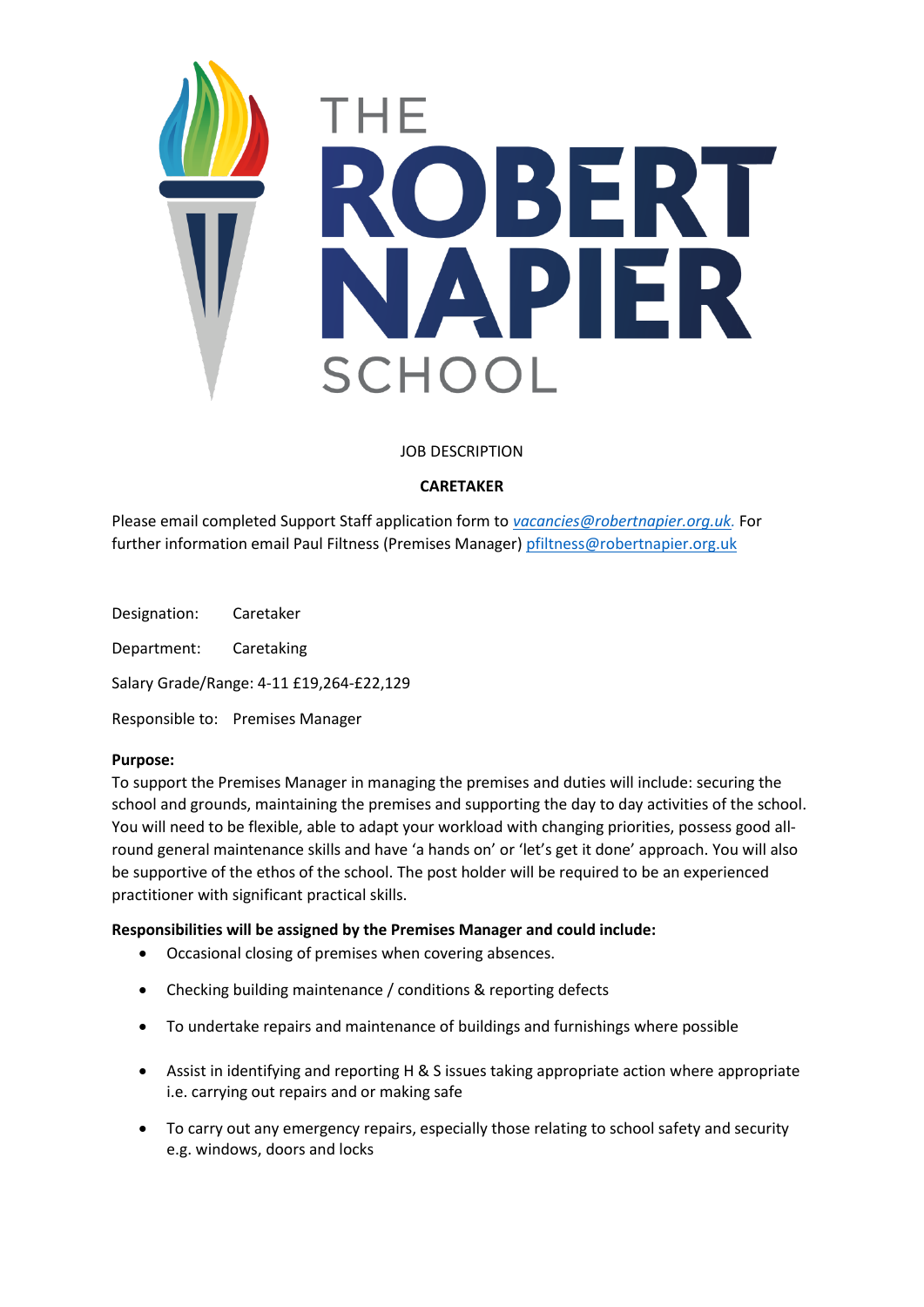- To keep all doors, fire exits, door closing mechanisms and door furniture in good working order
- To attend alarm calls as necessary
- To assist in snow clearance as necessary
- To deal with any drainage problems
- To undertake, where possible, minor conversion of rooms
- To undertake minor building work e.g. loose paving slabs, wall bricks, concreting
- To clean and be responsible for the tidiness of paths, drives and other hard surfaces within the site grounds
- To undertake specified indoor cleaning duties, including the inside surfaces of windows up to 11 foot from floor level and fan convector heaters
- Perform litter picks and bin emptying in communal areas inside and out
- Signing for deliveries and checking contents matching goods with delivery note
- Deliver equipment and parcels to relevant subject areas
- To keep all fences around the building in safe condition
- To note and report as necessary on matters affecting the health and safety of persons on the site
- To check and upgrade the level of fire extinguishers in the school, keeping a record of all used appliances
- To undertake any decoration work, especially outside doors, windows, weatherboards and mobile building weather proofing repairs
- To fit carpets in areas other than those requiring a professional fitter
- To meet and attend to contractors visiting or working on site, when required
- To read meters as necessary
- To carry out emergency cleaning in critical areas (e.g. toilets) as directed by Premises Manager, where a health risk is deemed to exist
- Setting out halls for examinations
- Setting out main hall and other rooms for meetings, training and bookings
- Respond positively with requests from staff, either sorting the issue or providing a timeframe for when it will be resolved.
- To undertake and maintain appropriate professional qualifications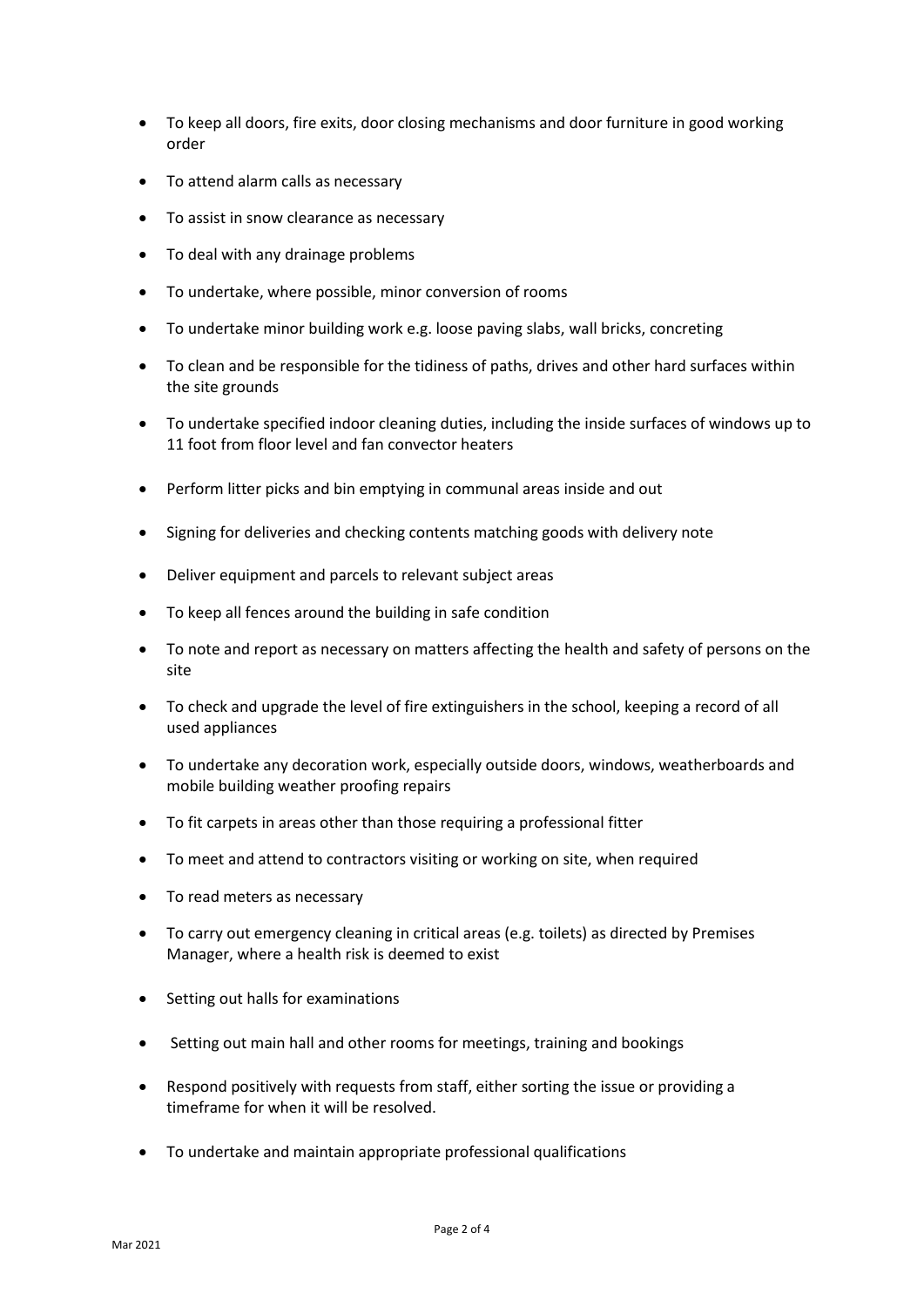• To carry out any other talks of similar nature at the discretion of the Headteacher/Premises Manager

# **Generic Responsibilities:**

- To be aware of the School's duty of care in relation to staff, students and visitors and to comply with the health and safety policies at all times
- To establish and maintain positive, constructive and professional working relationships with staff, visitors, students, parents and all other stakeholders of the school
- To be aware of and comply with the codes of conduct, regulations and policies of the School and its commitment to equal opportunities. Act in a courteous way at all times in communications with both colleagues and other school stakeholders

# **Working Environment:**

The post will be based within The Robert Napier School.

**Hours of work**: Full time – 37 hours per week with a 30 minute unpaid lunch break. Weekend working may occasionally be required.

Whilst every effort has been made to explain the main duties and responsibilities of the post, each individual task undertaken may not be identified. Therefore, there is the expectation that you carry out any other reasonable duties or requests of the Premises Manager, that are in keeping with this post or as may be determined from time to time by the Headteacher.

The above job description may be reviewed during the academic year. It may also be amended at any time but you will be given appropriate opportunities to discuss any proposed amendments prior to changes be made.